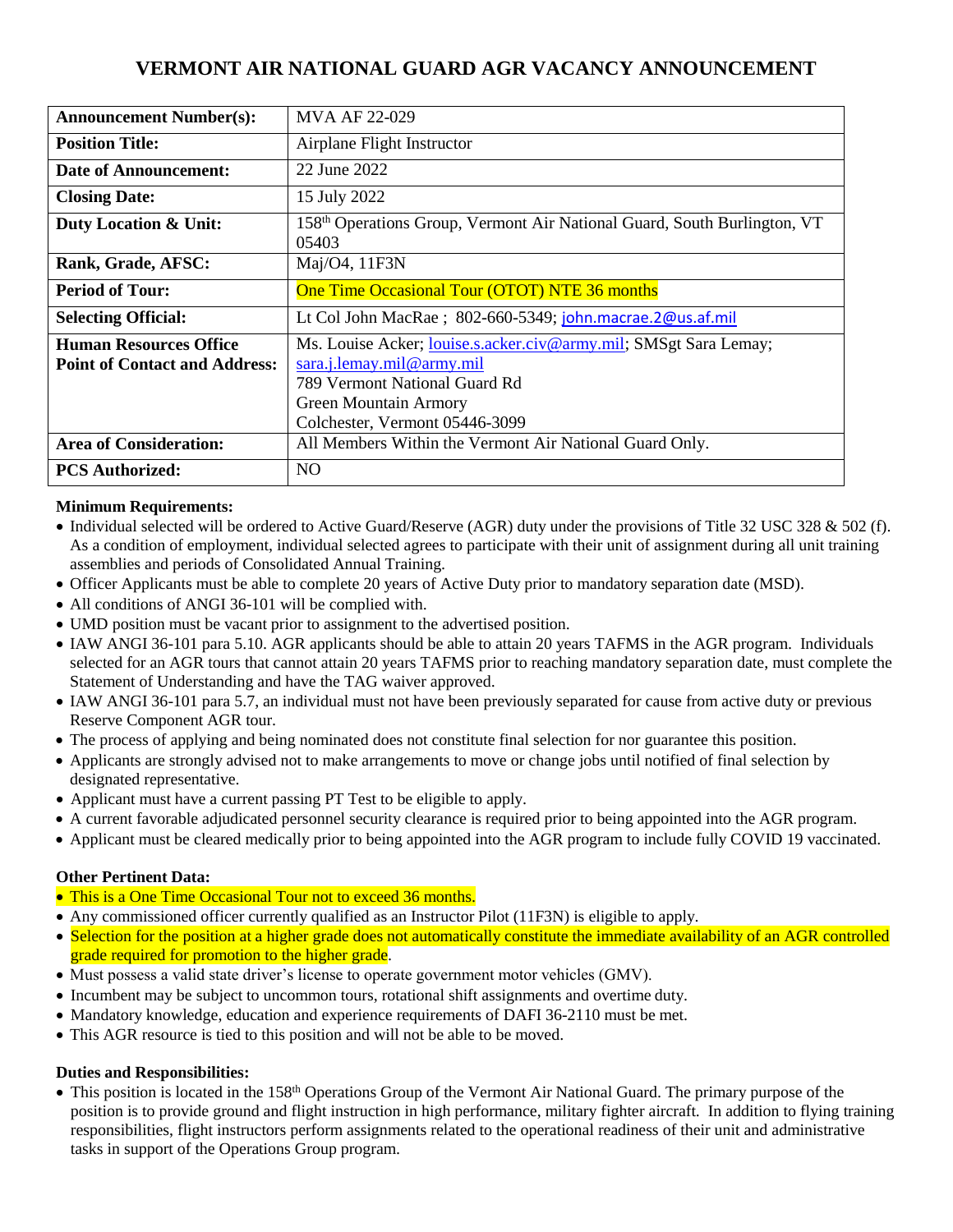- Initial Qualification Training (IQT) Training to qualify the aircrew in basic aircraft flying duties without specific regard to a unit operational mission. It is the minimum training requirement for Basic Aircraft Qualification (BAQ). Elements of instruction include: Basic and Advanced Handling Characteristics (throughout the full spectrum of the flight envelope), Aerobatics, Instrument Flight, Formation (close and tactical), Instrument and Visual Traffic Patterns, Airborne Emergency Procedures and Patterns.
- Mission Qualification Training (MQT) Training required to achieve a basic level of competence in the unit's primary tasked missions. This training is a prerequisite for Basic Mission Capable (BMC) and Combat Mission Ready (CMR) status. Elements of instruction include (but are not limited to): Basic Fighter Maneuvers (BFM), Aerial Combat Maneuvers (ACM), Tactical Intercepts (TI), Aerial Refueling (AAR), Air Combat Tactics (ACT), Low Altitude Awareness Training (LAAT), Low Altitude Tactical Navigation (LATN), Low Altitude Air-Air Training (LOWAT), Basic Surface Attack (BSA), Offensive Counter Air-Attack Operations(OCA-AO), Suppression of Enemy Air Defenses (OCA-SEAD), and Close Air Support (CAS).
- Continuation Training (CT) Training to maintain proficiency and improve aircrew capabilities to perform unit missions and aircrew proficiency sorties not flown in formal syllabus missions, tests, or evaluations. It is applicable to CMR and BMC aircrew. CT is directed by the units specific Readiness Aircrew Training (RAP) tasking which is received from the MAJCOM. CT is measured in number and types of sorties and events accomplished. All types of training mentioned in this section pertain to RAP tasking training.
- Upgrade Training (UG) Training which is syllabus directed to qualify the aircrew in positions beyond that of the entry level of "wingman". Elements of "Upgrade Training" include: Night Vision Device (NVD) (certifications from wingman up to instructor), 2-Ship Flight Lead (2-FLUG), 4-Ship Flight Lead (4-FLUG), Instructor Pilot (IPUG), and Flight Examiner (SEFE). Upgrade Training may also include Functional Check Flight certification.
- Special Capability Training Training which is designed for specific missions and /or special equipment types. Elements of "Special Capability" instruction include (but are not limited to): Combat Search and Rescue (CSAR), Forward Air Control (Airborne) [FAC(A)], Instructor Pilot (IP), and Mission Commander (MCC).
- Assesses flight instructors, pilots and other aircrew members assigned, attached or newly acquired to the unit to determine flying background and proficiency in the Unit Equipped (UE) airplane. Plans, develops and presents comprehensive courses of instruction in both ground and flight training for pilots to achieve and maintain mission ready status. Performs as instructor, and/or flight examiner for ground training which consists of classroom academics and/or aircrew training device (ATD) (simulator) training. Performs as a flight instructor, and/or flight examiner evaluating and examining rated aircrew to assure training standards are met in these general areas: mission planning, preparation and briefing; ground operations, inflight control, cockpit resource management and mission execution; mission debriefing and reconstruction accuracy. Determines progress and proficiency levels; provides re-qualification evaluations and directs/provides specialized remedial or additional training as necessary. Evaluates formal training directives, and develops course changes, new material, new training systems and methods.
- Projects unit training requirements and prepares required training records. Utilizes available training aids to instruct airplane aerodynamics, aircraft systems, emergency procedures, and specific crew duties. Ensures that all applicable directives, instructions, and technical orders applicable to the aircraft and mission are current and adhered to. Reviews, analyzes, and disseminates accident reports, flying safety publications, and special interest items.

## **PERFORMS OTHER DUTIES AS ASSIGNED.**

## **Instructions for Applying:**

- Interested applicants will submit documents with the attached AGR Application Checklist. Applications without all required supporting documents will not be considered. Applications received after 1600 of the closing date will not be considered. Please do not submit applications in binders, portfolios or stapled together.
- All mailed Applications need to **be postmarked by the closing date** or they **will not** be considered.
- Applications must be hand-carried or sent via US Postal Service, Federal Express, UPS to the address below.
- Emailed applications are not authorized and **will not** be accepted.
- **Members deployed OCONUS in support of Contingency Operation may email application as one PDF to [sara.j.lemay.mil@army.mil](mailto:sara.j.lemay.mil@army.mil)** .

**Submit Applications (with attached checklist) to: Human Resources Office Staffing Section 789 Vermont National Guard Road Colchester, VT 05446-3099**

**Equal Employment Opportunity:** The policy of the National Guard is to treat all applicants equally without regard to race, color, gender, religion, national origin, age, or non-disqualifying handicap. The National Guard is committed to develop and implement a diversity program that is consistent with equal employment opportunity and with the "Human Goals" of the Department of Defense.